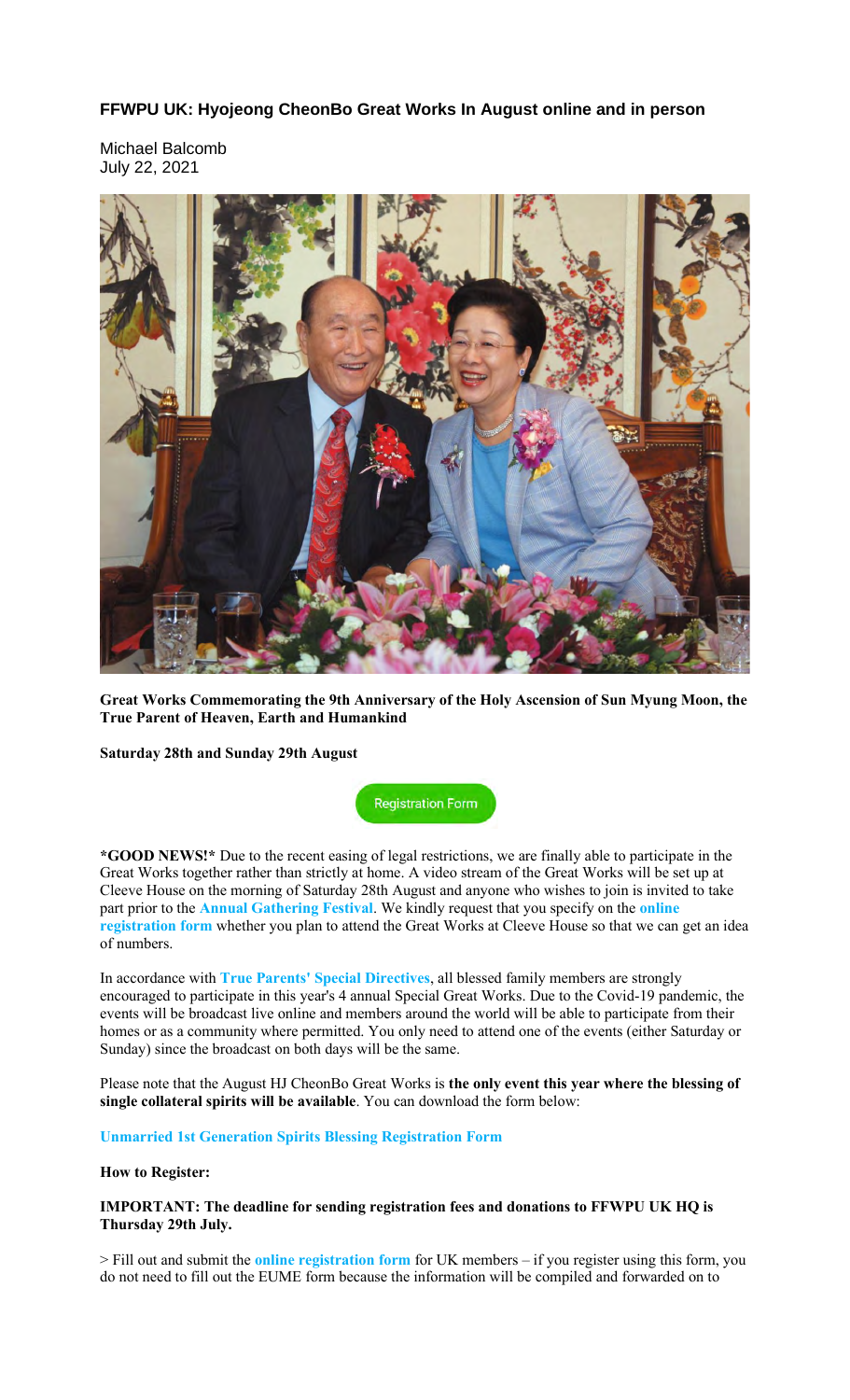EUME HQ together with payments, etc.

> Email the content of your HJ offering paper(s) directly to: *cp.europe.branch@gmail.com*

> Fill out the relevant forms for ancestor and/or collateral blessing and liberation if required – access your records **here…**

> Send all payments to FFWPU UK HQ (see bank details below) with the reference **[Surname] – [Initial] – GW** by Thursday 29th July at the latest

> Most importantly, please then **email Joanna de Souza** at *jdesouza60@gmail.com* with the following information:

1) a breakdown of the payment you have sent to FFWPU UK HQ, specifying registration fees, number of HJ offering papers, and breakdown of blessing and liberation fees

2) attach to the same email all completed ancestor and/or collateral blessing and liberation forms so that Joanna can check them and help make any necessary corrections prior to the donations and paperwork being sent on to Europe

|                                           | <b>Group 1</b> |
|-------------------------------------------|----------------|
| $1-7$ gens                                | £544           |
| 8+ gens                                   | £54            |
| <b>Collateral</b>                         | £94            |
| <b>HJ Offering Paper</b><br>Gold          | £78            |
| <b>HJ Offering Paper</b><br><b>Silver</b> | £39            |

### **Workshop Fee:**

0-2 years  $-$  £4  $3-6$  years  $-$  £4 7-12 years – £14 13 years and older – £20

With regard to the blessing and liberation fees in the chart on the left, the exchange rate of 1.12 has been used when converting from Euro to GBP, rounded up or down to the nearest whole number.

UK members are requested to pay the Group 1 donation amount in the document below, however if you are applying for liberation for family, friends or contacts overseas, please use the rate for the nation of the person you are liberating.

#### **Ancestor Liberation Donation Standard (UK – Group 1)**

#### **FFWPU UK HQ Bank Details:**

**Account Name:** Family Federation for World Peace and Unification **Account No:** 39573067 **Sort Code:** 23-05-80

**IMPORTANT:** In order to identify your payment correctly, please use the following as the payment reference when making online payments: **[Surname] – [Initial] – GW**

#### **Participating From Home or Church Facility:**

In the family, those attending can clap and pat their own body to separate spirits from it during the Chanyang session but it should not be done unto other individuals.

#### **Items to prepare at home:**

True Parents' official portrait picture Hyojeong Won (recommended) Holy Robes (recommended for members participating in the Ancestor Blessing)

Sharing or recording the event is not permitted.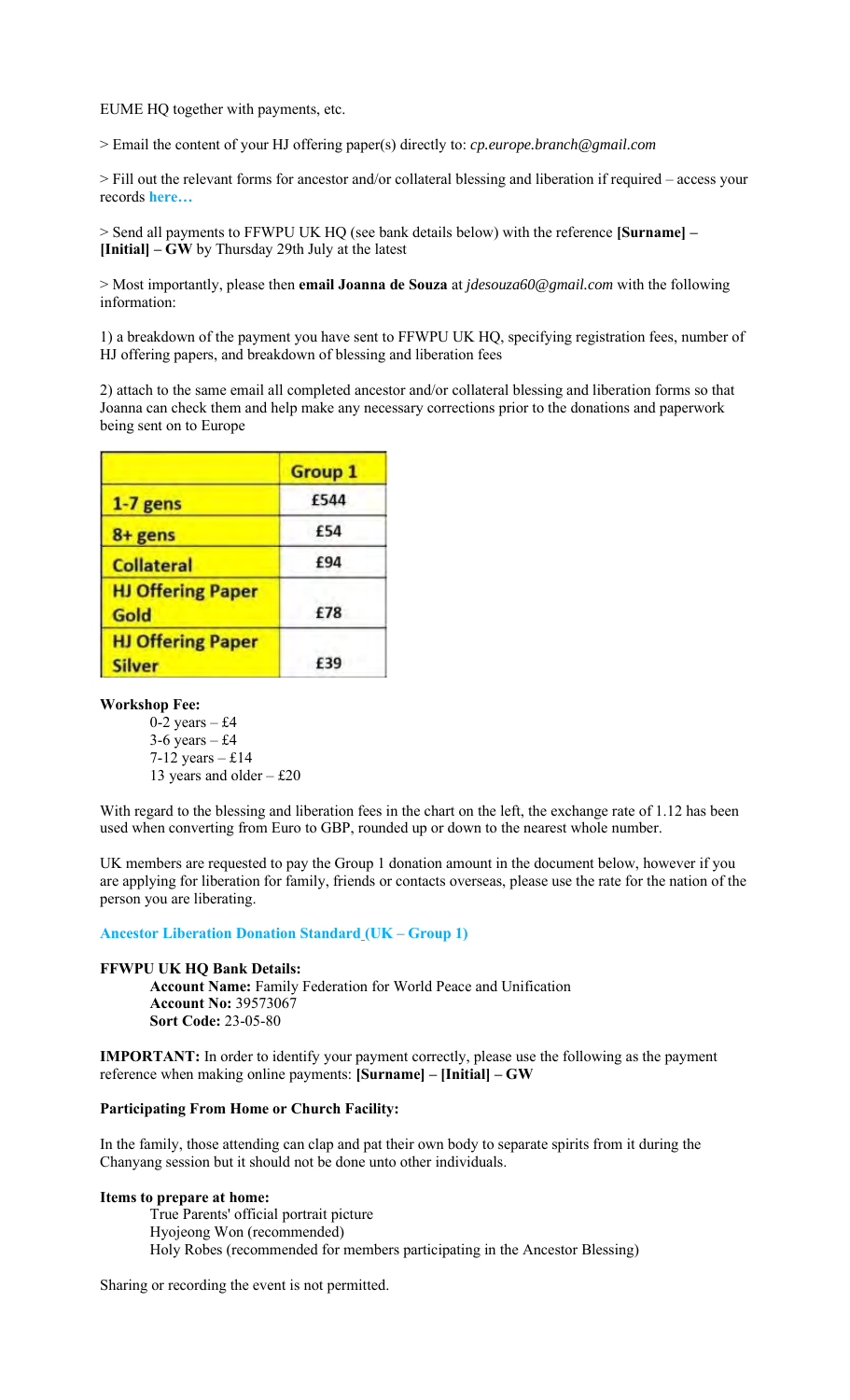# **Blessing Registration form For Unmarried 1st Generation Spirits**

1- The blessing of an unmarried spirit must be applied **under the name of the** 

**person who applied for the liberation** of that spirit.

2- 100 days must have passed since the spirit was liberated.

## **Information of the person who applied for the liberation of the unmarried spirit(s)**

| Country you      |             | Date of Birth    |     |        | Year | Month |  | Day |
|------------------|-------------|------------------|-----|--------|------|-------|--|-----|
| live in          |             |                  |     |        | 19   |       |  |     |
| <b>Full Name</b> | Family      | Given            |     |        |      |       |  |     |
|                  | <b>Name</b> | Name             |     |        |      |       |  |     |
| <b>Blessing</b>  |             |                  | M/F |        |      |       |  |     |
| Group            |             | Sex              |     | E-mail |      |       |  |     |
| Spouse's         |             | Representative's |     |        |      |       |  |     |
| <b>Name</b>      |             | <b>Name</b>      |     |        |      |       |  |     |

## **Information of the unmarried spirit(s) who you want to bless**

| <b>Name</b> |                                            | <b>Sex</b> | M / F    | <b>Donation</b> |
|-------------|--------------------------------------------|------------|----------|-----------------|
| Nationality | Was the spirit born<br>before Aug 17 2003? |            | Yes / No |                 |
| Date of     | <b>Full liberation</b>                     |            | Yes / No |                 |
| liberation  | donation?                                  |            |          |                 |

| <b>Name</b> | <b>Sex</b>                                 | M / F    | <b>Donation</b> |
|-------------|--------------------------------------------|----------|-----------------|
| Nationality | Was the spirit born<br>before Aug 17 2003? | Yes / No |                 |
| Date of     | <b>Full liberation</b>                     | Yes / No |                 |
| liberation  | donation?                                  |          |                 |

| <b>Name</b> |                                            | Sex | M/F      | <b>Donation</b> |
|-------------|--------------------------------------------|-----|----------|-----------------|
| Nationality | Was the spirit born<br>before Aug 17 2003? |     | Yes / No |                 |
| Date of     | <b>Full liberation</b>                     |     | Yes / No |                 |
| liberation  | donation?                                  |     |          |                 |

|   | <b>Name</b> |  |                                            | <b>Sex</b> | M / F    | <b>Donation</b> |
|---|-------------|--|--------------------------------------------|------------|----------|-----------------|
| 4 | Nationality |  | Was the spirit born<br>before Aug 17 2003? |            | Yes / No |                 |
|   | Date of     |  | <b>Full liberation</b>                     |            | Yes / No |                 |
|   | liberation  |  | donation?                                  |            |          |                 |

| <b>Name</b> |                                            | <b>Sex</b> | M/F      | <b>Donation</b> |
|-------------|--------------------------------------------|------------|----------|-----------------|
| Nationality | Was the spirit born<br>before Aug 17 2003? |            | Yes / No |                 |
| Date of     | <b>Full liberation</b>                     |            | Yes / No |                 |
| liberation  | donation?                                  |            |          |                 |